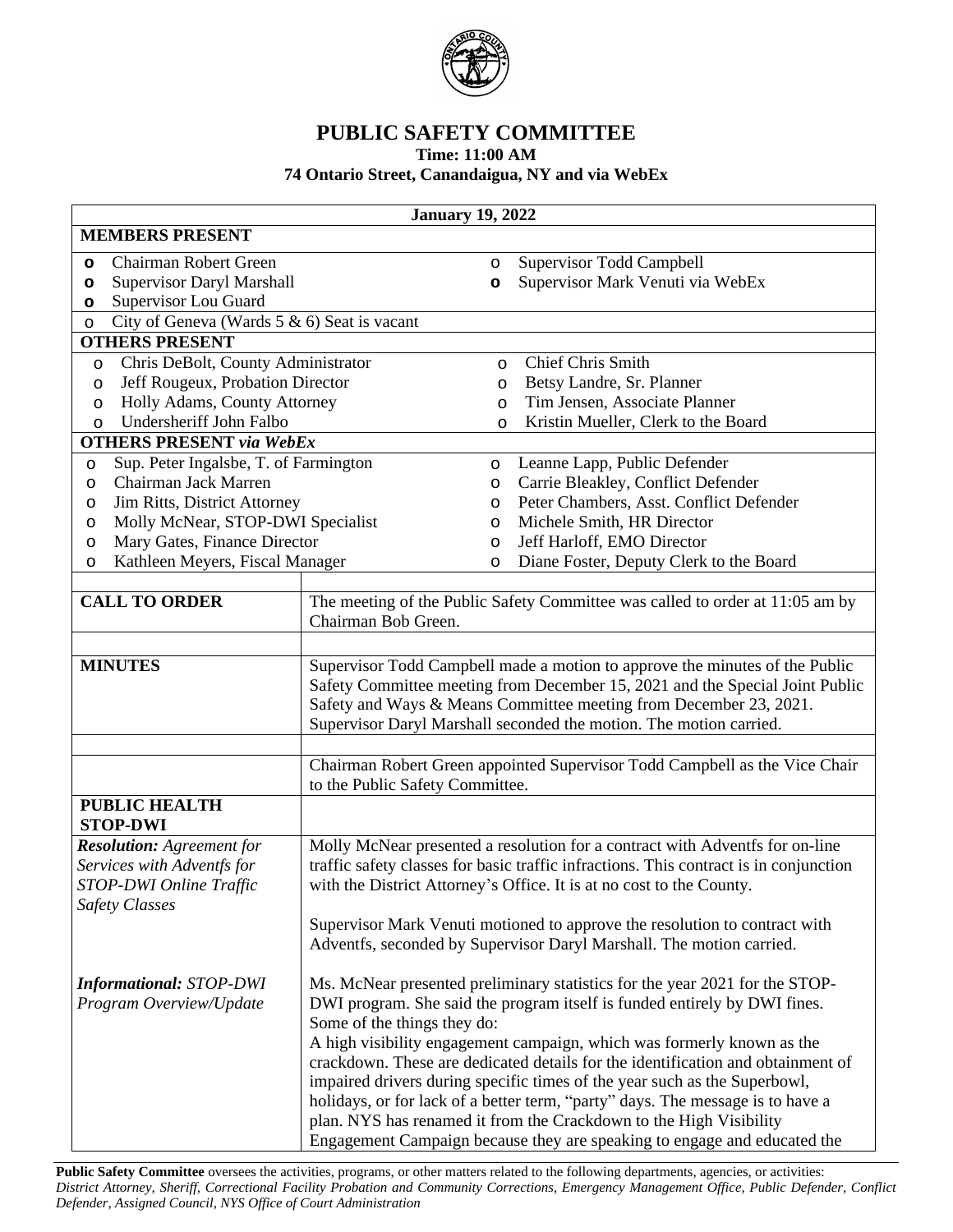|                                                                                                                                                                                                                                                                                             | community about these events.<br>Victim Impact Panels for those who have been convicted of an impaired driving<br>event. They are held eight times a year and are court ordered for people to<br>attend.<br>There are funding streams available to the Sheriff's Office, Canandaigua and<br>Geneva P.D., Probation, and the D.A.'s Office for anything related to shifts,<br>work that is related to this program specifically as well as equipment over time,<br>and activities, et cetera.<br>A big goal for this year is to increase community engagement and educations.<br>She is here to put the program out there as an option for towns, cities groups, et<br>cetera to reach out to have someone come and speak or give a presentation to<br>engage with your community.                                                                                                                                                                                                                                                                                                                                           |
|---------------------------------------------------------------------------------------------------------------------------------------------------------------------------------------------------------------------------------------------------------------------------------------------|-----------------------------------------------------------------------------------------------------------------------------------------------------------------------------------------------------------------------------------------------------------------------------------------------------------------------------------------------------------------------------------------------------------------------------------------------------------------------------------------------------------------------------------------------------------------------------------------------------------------------------------------------------------------------------------------------------------------------------------------------------------------------------------------------------------------------------------------------------------------------------------------------------------------------------------------------------------------------------------------------------------------------------------------------------------------------------------------------------------------------------|
| <b>CAMPBELL</b><br><b>COMMISSION</b>                                                                                                                                                                                                                                                        |                                                                                                                                                                                                                                                                                                                                                                                                                                                                                                                                                                                                                                                                                                                                                                                                                                                                                                                                                                                                                                                                                                                             |
|                                                                                                                                                                                                                                                                                             | Supervisor Todd Campbell said their primary objective is to continue to move<br>forward with the community liaison positions. The community assessment has<br>started. He reiterated the position is to help folks get connected to all the<br>services, not just folks coming out of the jail. They will be bringing from two<br>committees a better definition of the job and it will be a county position.<br>All of the programs that have been started over the last couple of years are still<br>fully functioning.                                                                                                                                                                                                                                                                                                                                                                                                                                                                                                                                                                                                   |
| <b>209 INVESTIGATION</b><br><b>COMMITTEE</b>                                                                                                                                                                                                                                                |                                                                                                                                                                                                                                                                                                                                                                                                                                                                                                                                                                                                                                                                                                                                                                                                                                                                                                                                                                                                                                                                                                                             |
| <b>PLANNING</b>                                                                                                                                                                                                                                                                             | Supervisor Campbell said they have issued a couple of different subpoenas. They<br>are fully supporting this compliance investigator position that is working its way<br>through the process. Further investigation will be done by the compliance<br>investigator(s). They would like to have recommendations towards specific<br>policies and procedures ready towards the end of June.                                                                                                                                                                                                                                                                                                                                                                                                                                                                                                                                                                                                                                                                                                                                   |
| <b>Resolution:</b> Authorization<br>a.<br>to Accept Statewide<br>Interoperable<br><b>Communications Formula</b><br>$Grant - FY20 from NYS$<br>division of Homeland<br>Security and Emergency<br>Services and Budget<br>Transfer - Capital Project<br><i>No.</i> $H066-20 - Betsy$<br>Landre | Betsy Landre presented a resolution to accept a grant to apply to Capital Project<br>H066-20 to establish a new 700-megahertz radio communications site in Seneca<br>County at the former Hillside Children's Center water tower. They want a site<br>their to improve communications in the southern part of Ontario County.<br>Noted were typos in the resolution that would be edited before the Board<br>meeting.<br>Supervisor Todd Campbell motioned to approve the resolution to accept the<br>grant, seconded by Supervisor Daryl Marshall. The motion carried.                                                                                                                                                                                                                                                                                                                                                                                                                                                                                                                                                     |
| <b>Informational:</b><br>b.<br>Presentation of revised<br>concept for the Firing<br>Range Renovation - Tim<br>Jensen                                                                                                                                                                        | Tim Jensen presented an overview of where they are in the design process and<br>the concept schematics of the firing range renovation. He explained the length<br>will stay at 75 yards, the burns are going from 10 feet to 15 feet, and other<br>dimensions and costs. Mr. Jensen presented alternate plans that would replace<br>the current building with a 1,400 sq. ft. building $(24 \times 60')$ to include public<br>water and sewer for restroom facilities and additional space for classroom<br>activities. The other alternate would be movable targets that would require<br>underground conduits. He noted for the budget, the CIP is short \$250,000, that is<br>for the base bid at \$1.2 million. With the alternates, it goes up to \$1.5 million.<br>When they originally had the 100-yard range, it was \$2 million, so it is a<br>reduction from that original design and cost. He noted they have reached out to<br>the cities of Geneva and Canandaigua to see what they may be able to contribute<br>to the project. It is his understanding that there is a desire for a collaborative<br>effort. |
| <b>CONFLICT DEFENDER</b>                                                                                                                                                                                                                                                                    |                                                                                                                                                                                                                                                                                                                                                                                                                                                                                                                                                                                                                                                                                                                                                                                                                                                                                                                                                                                                                                                                                                                             |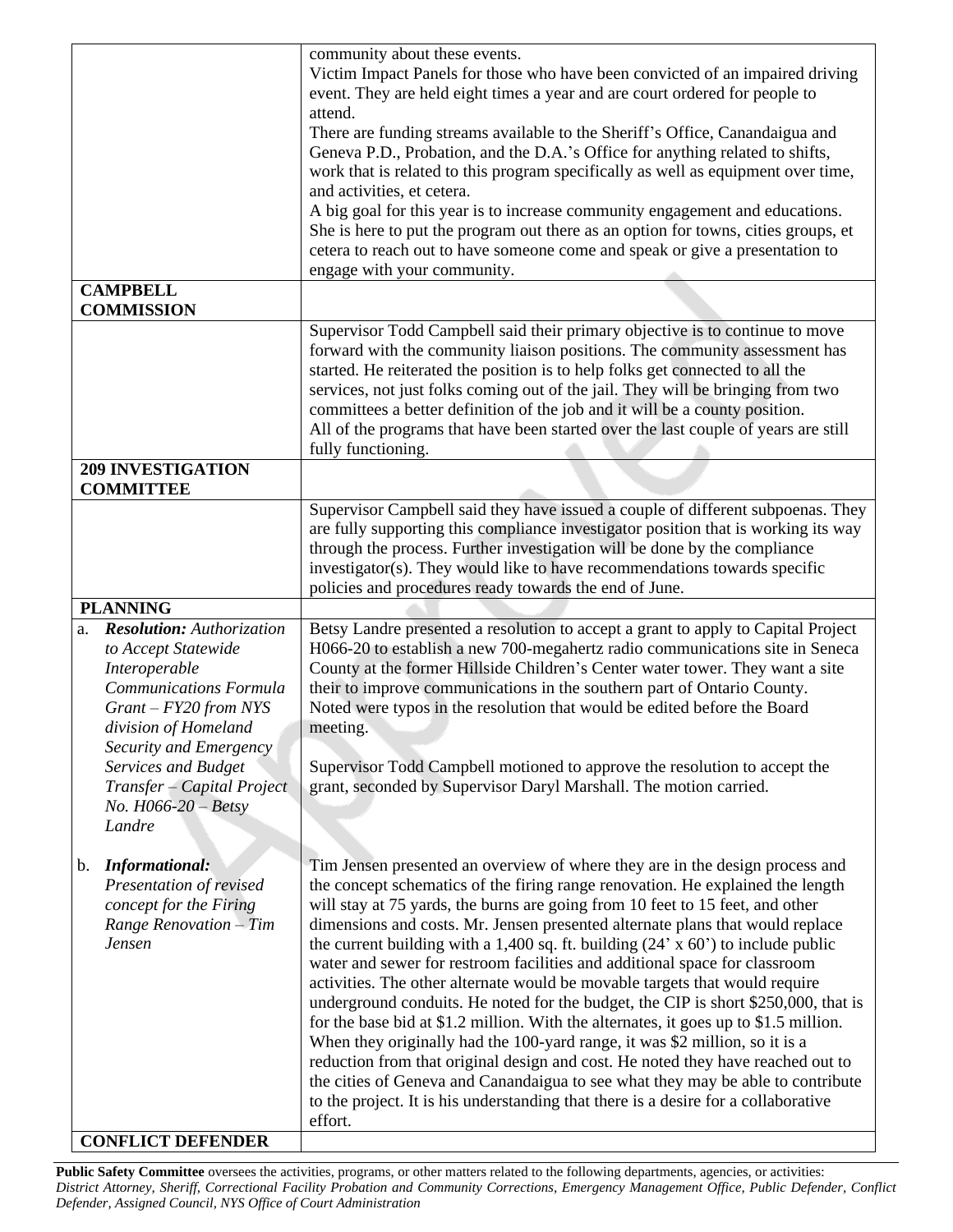| <b>Resolution:</b> Contract<br>Amendment with David P.<br>Phillips, Investigator $-$<br>Conflict Defender's Office | Carrie Bleakley presented a resolution to amend a contract with Dacid P.<br>Phillips, Investigator to increase the amount from \$60,000 over a two-year<br>period to \$125,000 over that two-year period. She said this is all grant funded so<br>there is no additional cost to the county. |
|--------------------------------------------------------------------------------------------------------------------|----------------------------------------------------------------------------------------------------------------------------------------------------------------------------------------------------------------------------------------------------------------------------------------------|
|                                                                                                                    | Supervisor Lou Guard motioned to approve the amendment of the contract,<br>seconded by Supervisor Mark Venuti. The motion carried.                                                                                                                                                           |
| <b>PUBLIC DEFENDER</b>                                                                                             |                                                                                                                                                                                                                                                                                              |
| <b>Resolution:</b> Acceptance of                                                                                   | Leanne Lapp presented two resolutions:                                                                                                                                                                                                                                                       |
| Contract - Finger Lakes Area                                                                                       | The first is for a contract with FLACRA to allow for a support group for those                                                                                                                                                                                                               |
| Counseling and Recovery                                                                                            | individuals who have graduated from the Drug Treatment Court. It is fully grant                                                                                                                                                                                                              |
| $Agency$ (FLACRA) – (Expand                                                                                        | funded, so there is no cost to the county.                                                                                                                                                                                                                                                   |
| <b>Drug Treatment Court)</b>                                                                                       | The second resolution is for a contract with Jerid Fisher (Brain Injury                                                                                                                                                                                                                      |
|                                                                                                                    | Consultants) for brain injuries or mental health issues. This is also grant funded,                                                                                                                                                                                                          |
| <b>Resolution:</b> Acceptance of                                                                                   | so there is no cost to the county.                                                                                                                                                                                                                                                           |
| Contract Jerid M. Fisher,                                                                                          |                                                                                                                                                                                                                                                                                              |
| PH.D., Brain Injury                                                                                                | Supervisor Todd Campbell motioned to approve the two resolutions as a block,                                                                                                                                                                                                                 |
| Consultants, Inc. Ontario                                                                                          | seconded by Supervisor Daryl Marshall. The motion carried.                                                                                                                                                                                                                                   |
| County Public Defender's                                                                                           |                                                                                                                                                                                                                                                                                              |
| Office                                                                                                             |                                                                                                                                                                                                                                                                                              |
| <b>DISTRICT ATTORNEY</b>                                                                                           |                                                                                                                                                                                                                                                                                              |
| <b>Resolution:</b> Agreement for                                                                                   | Jim Ritts presented three resolutions:                                                                                                                                                                                                                                                       |
| Services with Adventfs for                                                                                         | The first is for an agreement with Adventfs for an online larceny diversion                                                                                                                                                                                                                  |
| <b>Online Larceny Diversion</b>                                                                                    | course. It is a behavioral therapy-based program. There is no cost to the county.                                                                                                                                                                                                            |
| Course                                                                                                             | Each individual would be charged \$50.                                                                                                                                                                                                                                                       |
|                                                                                                                    | The second and third resolution is to accept the FY2022 Crimes Against                                                                                                                                                                                                                       |
| <b>Resolution:</b> Authorization to                                                                                | Revenue Program Grant and the SFY2021-2022 Victim and Witness Assistance                                                                                                                                                                                                                     |
| Accept FY2022 Crimes Against                                                                                       | Program Grant.                                                                                                                                                                                                                                                                               |
| Revenue Program Grant from                                                                                         | Finally, the fourth resolution is to continue a contract with NMS Labs.                                                                                                                                                                                                                      |
| New York State Division of                                                                                         |                                                                                                                                                                                                                                                                                              |
| <b>Criminal Justice Services</b>                                                                                   | Supervisor Daryl Marshall motioned to approve the four resolutions as a block,<br>seconded by Supervisor Todd Campbell. The motion carried.                                                                                                                                                  |
| <b>Resolution:</b> Authorization to                                                                                |                                                                                                                                                                                                                                                                                              |
| Accept SFY2021-2022 Victim                                                                                         |                                                                                                                                                                                                                                                                                              |
| and Witness Assistance                                                                                             |                                                                                                                                                                                                                                                                                              |
| Program Grant - District                                                                                           |                                                                                                                                                                                                                                                                                              |
| Attorney's Office                                                                                                  |                                                                                                                                                                                                                                                                                              |
|                                                                                                                    |                                                                                                                                                                                                                                                                                              |
| <b>Resolution:</b> Authorizing                                                                                     |                                                                                                                                                                                                                                                                                              |
| Contract with NMS Labs for                                                                                         |                                                                                                                                                                                                                                                                                              |
| <b>Forensic Laboratory Services</b>                                                                                |                                                                                                                                                                                                                                                                                              |
| <b>PROBATION</b>                                                                                                   |                                                                                                                                                                                                                                                                                              |
| <b>Resolution:</b> Authorization to                                                                                | Jeff Rougeux presented a resolution to accept the annual SFY 2021-2022                                                                                                                                                                                                                       |
| Accept SFY2021-2022 Ignition                                                                                       | Ignition Interlock Device Monitoring program grant. He noted this year it is                                                                                                                                                                                                                 |
| <b>Interlock Device Monitoring</b>                                                                                 | \$20,045.                                                                                                                                                                                                                                                                                    |
| <b>Program Grant from New</b>                                                                                      |                                                                                                                                                                                                                                                                                              |
| York State Division of                                                                                             | Supervisor Mark Venuti motioned to approve the resolution, seconded by                                                                                                                                                                                                                       |
| <b>Criminal Justice Services</b>                                                                                   | Supervisor Todd Campbell. The motion carried.                                                                                                                                                                                                                                                |
| Office of Probation and<br><b>Correctional Alternatives</b>                                                        |                                                                                                                                                                                                                                                                                              |
|                                                                                                                    |                                                                                                                                                                                                                                                                                              |
|                                                                                                                    |                                                                                                                                                                                                                                                                                              |
|                                                                                                                    |                                                                                                                                                                                                                                                                                              |
|                                                                                                                    |                                                                                                                                                                                                                                                                                              |
| <b>EMERGENCY</b>                                                                                                   |                                                                                                                                                                                                                                                                                              |
| <b>MANAGEMENT</b>                                                                                                  |                                                                                                                                                                                                                                                                                              |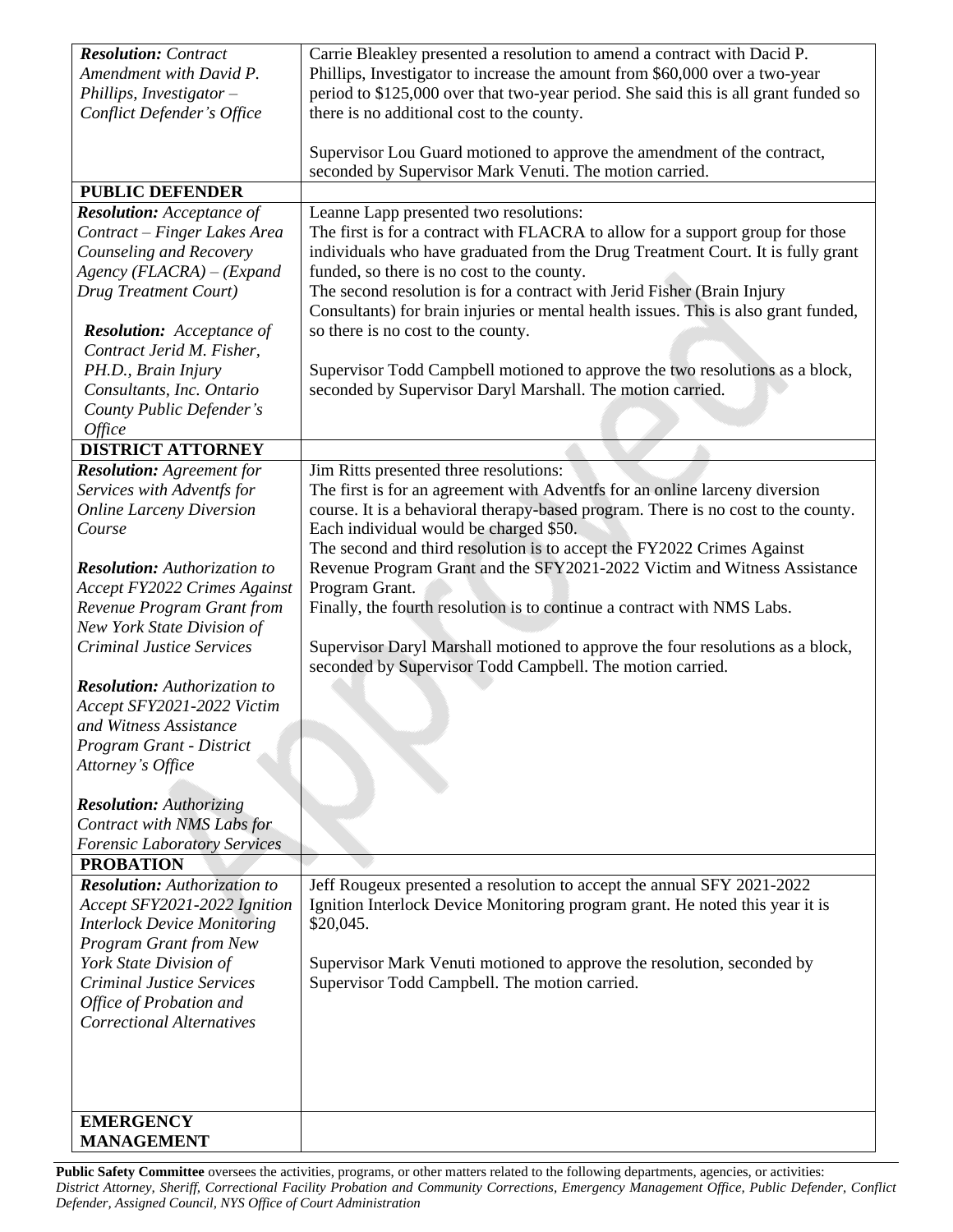| <b>Resolution:</b> Emergency<br><b>Management Preparedness</b><br>Grant COVID-19<br><b>Supplemental Grant Program</b><br>$(EMPG-S)$<br>FY20~CFDA#97.042) Ontario<br>County Emergency<br>Management Office                                                                                                                                                                                                       | Jeff Harloff presented three resolutions to extend three grants:<br>One for the EMPG-S FY20, the second for SHSP FY18 and the third SHSP<br>FY17.<br>Supervisor Daryl Marshall motioned to approve all three resolutions as a block,<br>seconded by Supervisor Lou Guard. The motion carried.                                                                                                                                                                                                                                                                                                                                                      |
|-----------------------------------------------------------------------------------------------------------------------------------------------------------------------------------------------------------------------------------------------------------------------------------------------------------------------------------------------------------------------------------------------------------------|----------------------------------------------------------------------------------------------------------------------------------------------------------------------------------------------------------------------------------------------------------------------------------------------------------------------------------------------------------------------------------------------------------------------------------------------------------------------------------------------------------------------------------------------------------------------------------------------------------------------------------------------------|
| <b>Resolution:</b> Extension of FY18<br><b>State Homeland Security</b><br>Program (SHSP) Grant<br>$Program - Office of$<br><b>Emergency Management</b>                                                                                                                                                                                                                                                          |                                                                                                                                                                                                                                                                                                                                                                                                                                                                                                                                                                                                                                                    |
| <b>Resolution:</b> Authorization to<br><b>Extend Grant Funding for</b><br><b>FY17 State Homeland Security</b><br>Program (SHSP<br>FY17~CFDA#97.067) Office<br>of Emergency Management<br><b>OFFICE OF SHERIFF</b>                                                                                                                                                                                               |                                                                                                                                                                                                                                                                                                                                                                                                                                                                                                                                                                                                                                                    |
| <b>Resolution:</b> Authorizing an<br>Amended Agreement with mercy<br>Flight Central, Inc.                                                                                                                                                                                                                                                                                                                       | Undersheriff Falbo presented three resolutions:<br>The first is an amendment agreement with Mercy Flight, the second is to extend<br>Homeland Security grant funding and the third is to accept Homeland Security                                                                                                                                                                                                                                                                                                                                                                                                                                  |
| <b>Resolution:</b> Authorization to<br><b>Extend Grant Funding for New</b><br>York State FY18 State Law<br><b>Enforcement Terrorism</b><br><b>Prevention Program Grant from</b><br>Department of Homeland<br><b>Security Emergency Services</b>                                                                                                                                                                 | funds for their red team exercise that was conducted back in November.<br>Supervisor Todd Campbell motioned to approve the three resolutions as a block,<br>seconded by Supervisor Daryl Marshall. The motion carried.                                                                                                                                                                                                                                                                                                                                                                                                                             |
| <b>Resolution:</b> Authorization to<br><b>Accept Funding from New York</b><br><b>State Division of Homeland</b><br>Security and Emergency<br>Services (CFDA~97.067)                                                                                                                                                                                                                                             |                                                                                                                                                                                                                                                                                                                                                                                                                                                                                                                                                                                                                                                    |
| <b>Resolution:</b> Authorization to<br>Enter into a Contract for the<br><b>Purchase of Food Products from</b><br>New York State Department of<br>Correctional and Community<br>Supervision's Office of<br>Nutritional Services (DOCCS-<br>NS) for Use at the Ontario<br>County Jail<br><b>Resolution:</b> Acceptance of Bid<br>$(B21100)$ Uniform Cleaning -<br>office of Sheriff - Tenax Town<br>Cleaners, LLC | Undersheriff Falbo presented two resolutions and a budget transfer:<br>The first to contract with state DOCCS for purchase of food for incarcerated<br>individuals. This is a five-year contract through January 31, 2027.<br>The second resolution is to accept a bid for uniform cleaning with Tenax<br>Cleaners for March 1, 20221 through February 28, 2022.<br>The third is for a budget transfer for Covid related expenses for Road Patrol, Jail,<br>and Jail medical.<br>Supervisor Todd Campbell motioned to approve the two resolutions and the<br>budget transfer as a block, seconded by Supervisor Mark Venuit. The motin<br>carried. |
| Approval: Budget Transfer -<br>Road Patrol, Jail, Jail Medical -<br>Increase expense for COVID                                                                                                                                                                                                                                                                                                                  |                                                                                                                                                                                                                                                                                                                                                                                                                                                                                                                                                                                                                                                    |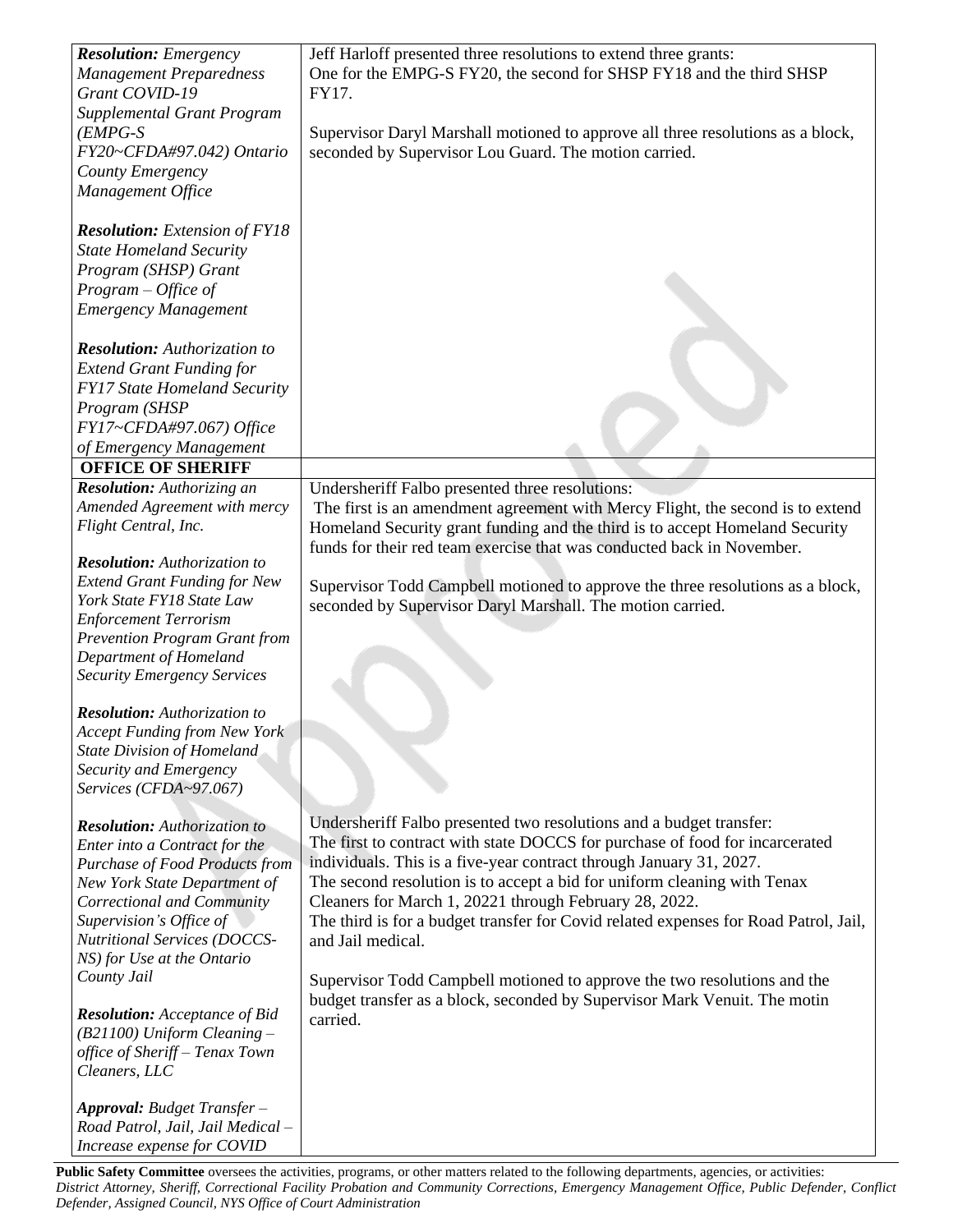| related purchases and increase<br>corresponding revenue                                                            |                                                                                                                                                                                                                                                                                                                                                                                                                                                                                                                                                                                                                                                                                                                                                                                                                                                                                                                                                                                                                                                                                                                                                                                                            |
|--------------------------------------------------------------------------------------------------------------------|------------------------------------------------------------------------------------------------------------------------------------------------------------------------------------------------------------------------------------------------------------------------------------------------------------------------------------------------------------------------------------------------------------------------------------------------------------------------------------------------------------------------------------------------------------------------------------------------------------------------------------------------------------------------------------------------------------------------------------------------------------------------------------------------------------------------------------------------------------------------------------------------------------------------------------------------------------------------------------------------------------------------------------------------------------------------------------------------------------------------------------------------------------------------------------------------------------|
| <b>Informational: Jail Update</b>                                                                                  | Undersheriff Falbo reviewed the jail population:<br>Current $-71$<br>Females $-3$<br>$\bullet$<br>Weekend High - 65<br>Sentenced $-13$<br>Parole violations without additional charges $-1$<br>Sheriff Falbo noted two weeks ago they housed out their female inmates<br>to Seneca County for staffing purposes to try to relieve the staffing crisis<br>at the jail right now and relieve some overtime issues.                                                                                                                                                                                                                                                                                                                                                                                                                                                                                                                                                                                                                                                                                                                                                                                           |
| <b>COUNTY</b><br><b>ADMINISTRATOR</b>                                                                              |                                                                                                                                                                                                                                                                                                                                                                                                                                                                                                                                                                                                                                                                                                                                                                                                                                                                                                                                                                                                                                                                                                                                                                                                            |
| <b>Updates</b>                                                                                                     | Chris DeBolt gave the following updates:<br>They had been pushing close to a month at the state level to get a free<br>community covid testing clinic set up in the city of Geneva. They had<br>identified a location; however, they were notified last week with no<br>advance notice, the state stood up a testing site at FLCC. He thought<br>there were some legal and contractual reasons for that. They are still in<br>communication with the state to continue a site in Geneva.<br>They just did another mass distribution of KN95 masks.<br>They will be receiving more, and they put in an order of 150,000 test<br>kits.<br>He submitted a letter to the Governor asking for a test out option for the<br>booster mandate for healthcare workers last week. He did do one radio<br>interview in the Buffalo media market for that.<br>The Fire and EMS studies are underway.<br>The Deputy County Administrator Position is posted.<br>They were contacted by a vendor who wanted to provide a donation of<br>1-2 tractor trailer load to the county of 3-ply surgical masks, various<br>packaging, disinfecting wipes, et cetera. A resolution will be<br>forthcoming to accept the donation. |
| <b>EXECUTIVE SESSION</b>                                                                                           | At 11:56 am, Supervisor Daryl Marshall motioned to go into executive session to                                                                                                                                                                                                                                                                                                                                                                                                                                                                                                                                                                                                                                                                                                                                                                                                                                                                                                                                                                                                                                                                                                                            |
|                                                                                                                    | discuss 105 (f) the medical, financial, credit or employment history of a<br>particular person or corporation, or matters leading to the appointment,<br>employment, promotion, demotion, discipline, suspension, dismissal or removal<br>of a particular person or corporation; seconded by Supervisor Todd Campbell.<br>The motion carried.<br>At 12:31 pm, Supervisor Mark Venuti moved to go out of executive session,                                                                                                                                                                                                                                                                                                                                                                                                                                                                                                                                                                                                                                                                                                                                                                                 |
| <b>Resolution:</b> Authorization for                                                                               | seconded by Supervisor Daryl Marshall. The motion carried.<br>Supervisor Mark Venuti motioned to approve the resolution to extend the                                                                                                                                                                                                                                                                                                                                                                                                                                                                                                                                                                                                                                                                                                                                                                                                                                                                                                                                                                                                                                                                      |
| <b>Extension Agreement with Jay</b><br>A. Supnick, PHD., dba Law<br>Enforcement Psychological<br>Associates (LEPA) | contract with Jay A. Supnick, PhD., dba Law Enforcement Psychological<br>Associates. Supervisor Lou Guard seconded the motion. The motion carried with<br>Supervisor Daryl Marshall voting nay.                                                                                                                                                                                                                                                                                                                                                                                                                                                                                                                                                                                                                                                                                                                                                                                                                                                                                                                                                                                                            |

*Next meeting date and time is Wednesday, February 9, 2022 at 11:00 am*